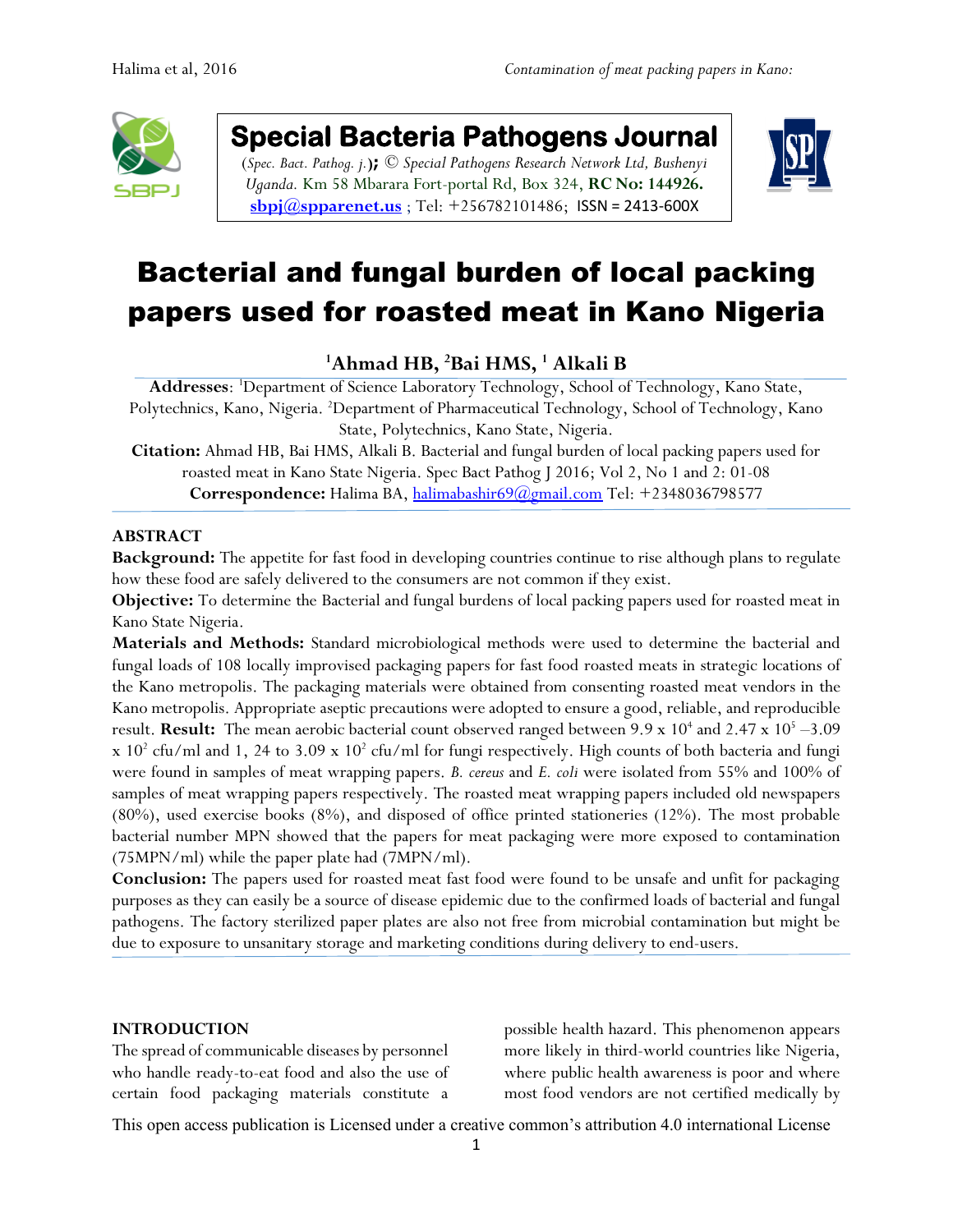appropriate food handling authorities (1). One of the most serious and widespread risks from foods is the occurrence of potentially pathogenic microorganisms. The Food and Drug Administration (FDA, USA) and the National Agency for and Drug Administration and Control (NAFDAC-Nigeria), including state and local government health offices, offer strict requirements for the handling of foods to reduce microbial hazard leading to disease outbreaks(2). Mishandling of precooked, frozen, refrigerated, catered, or vended foods may give rise to contamination with potential pathogens, which can cause disease outbreaks. Contamination may come from unsanitary food distributors, poor health practices, such as failure to wash hands thoroughly or have open wounds. Mishandling is probably the most common problem in many food-borne disease outbreaks (1).

The basic materials for food packages and wrapping today include paper board, cellophane, steel, and aluminum. Aluminum foils, cellophane, and other papers meant for packaging are costly and beyond the reach of ordinary street vendors who serve the general public with irresistible roadside ready-to-eat fast food. This may explain why packaging and wrappings are done with improvised dilapidated old newspapers and exercise books destined for recycling. Another list of improvised packaging materials in the study area include but not limited to: Cement bags, disposable papers, old aluminum plates/cups,

Conventional packages forms include wraps, bags, pouches, cartons, set-up boxes, cans, bottles, pails, drums, barrels, and bulk containers (3). These items though manufactured under strict aseptic conditions are later exposed in shops, supermarkets, and other retail outlets, and therefore may be liable to contamination. Food may be contaminated from utensil surfaces and pieces of equipment. Bacteria, including pathogenic organisms, might be left in food particles or moisture on perfectly washed crockery and utensils. It is unsafe to use contaminated utensils and containers particularly for cooked foods not intended for immediate use

(4). Outbreaks of food poisonings frequently occur as a result of improper food preparation in which cross-contamination with inadequate storage or cooking was implicated in many instances (5). Dishcloth and sponges meant for cleaning eating utensils were recognized as a potential source of spreading micro-organism, and it was observed that bacteria persisted on these vehicles (6 and 7).

Micro-organisms have a wide distribution and are often found in a wide variety of habitats. A significant number of microbes can survive and use the air as a means of dispersal. There is a possibility of these microbes to be deposited on the eating materials such as paper plates or improvised packing materials such as newspapers, cement bags, milk bags, polythene bags, and many others. In some instances molds may grow on such papers which are ready to use, raising the possibility of packaging mold and fungal spores together with the meat unintentionally. Since it may difficult to prevent or dissuade people from patronizing the roadside fast-food vendors that are likely to use these improvised packaging materials, one way the ignorant and innocent general populace can be assisted may be by determining how safe these packaging materials may be to design effective intervention against potential disease outbreaks. The above reason calls for an investigation into the possible microbial carriage pattern of such wrapping papers and disposable plates. This study was therefore designed to investigate the microbiological safety of disposable roasted meat wrapping papers and plates used in serving and preservation of fast food in homes and cafeterias in Kano. Thus, safety considerations in this study will entail determining bacterial and fungal load, detecting bacterial identities, and using this result to confirm the safety of different packing papers used to wrap meat in the Kano metropolis.

# **MATERIALS AND METHODS**

A total of 108 pieces of paper plates and meat wrapping paper (representing a significant population of the meat vendors in the study area) were collected from three different locations in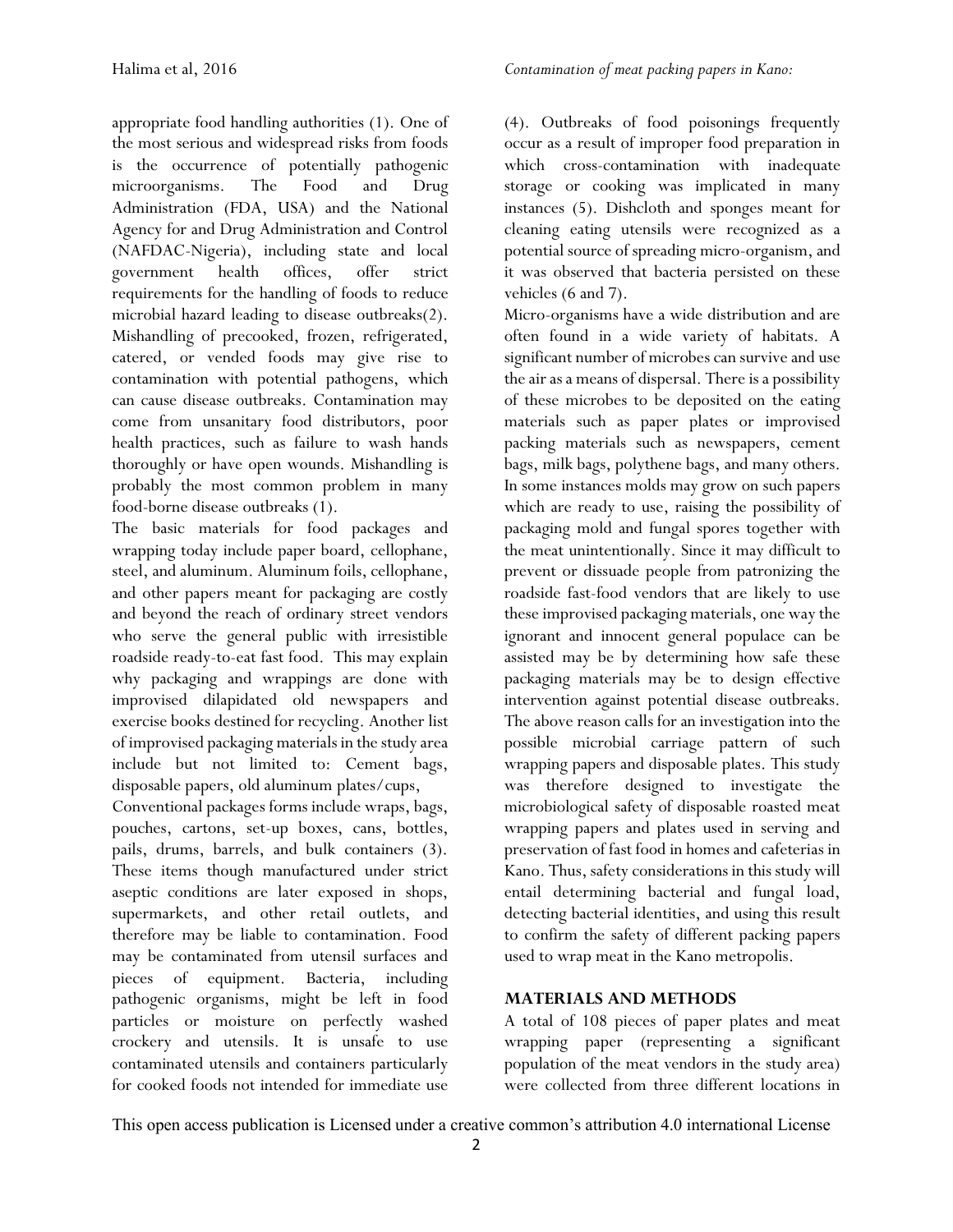each of the six metropolitan areas of Kano State. The samples comprised of 54 samples of each of locally improvised wrapping papers and 54 paper packaging plates respectively.

Analyses of the Samples for bacterial isolation and count

Inoculation of samples was carried out using swabrinse and standard plate count methods (8). Each of the samples was soaked in 100ml aliquots of sterile buffered (0.1% w/v) peptone water (Oxoid) for 20 minutes at ambient temperature. The resultant washed water was used to carry out serial dilution up to the fifth dilution (2). One milliliter of each dilution was taken using a sterile syringe and placed into each of the appropriately marked duplicate dishes of 15ml PCA (kept at  $45^{\circ}$ C in a water bath). Within 15 minutes of the time of original dilution, media were poured into each of the Petri dishes, sample dilution, and agar medium was thoroughly and uniformly mixed and allowed to solidify. The prepared media were inverted and incubated at  $30^{\circ}$ C for 72hrs.

Three tubes each containing 9ml MacConkey broth with an inverted Durham tube were each inoculated with 1.0ml of the sample washed in sterile physiological saline to give a 1 in 10 dilutions. These were repeated with  $1 \text{ in } 10^2$  and  $1$ in $10<sup>3</sup>$  dilutions. All tubes were incubated at 37<sup>0</sup>C for 24hrs (2). Tubes that show gas production was recorded. A loopful of broth from each gas positive test tube and the presumptive test tube was inoculated into a separate tube containing brilliant green lactose bile broth (BGLB) and the tubes incubated at 37°C for 48hours. The formation of gas confirmed the presence of coliform bacteria. The numbers of positive tubes were recorded and the most probable number of the coliforms determined from and most probable number table (2)

Simultaneously with the confirmatory test, transfer was made from positive presumptive tubes to other tubes containing enrichment medium, and the tubes incubated at 37<sup>o</sup>C for 24hours. Gas and acid formation was recorded and the bacteria density was estimated from the most probable number table. Gas and acid production confirmed the presence of fecal coliform (2). These tests were carried out by the procedure described by Odoki et al, (9). A loopful from each positive tube from the presumptive test was transferred to a spate tube of *E. coli* broth reincubated at 37°C for 48hours. Gas and acid production were recorded. Levine's eosin methylene blue agar (L-EMB) plates were incubated from each positive EC tube and incubated at 35<sup>°</sup>C for 18-24hrs. The production of dark purple colonies with metallic sheen confirmed the presence of *E. coli.* Gram staining of the cultures was carried out and the presence of *E. coli* was confirmed by IMViC test (2).

The procedure adopted from FAO (2) and Jean (10) were employed. These tests were carried out to confirm the presence of *E. coli* based on their biochemical characters. These are Indole, methyl red, Voges Proskauer, and Citrate utilization tests (IMViC). The presence of indole is detected by the addition of a reagent called KOVAC'S reagents. The test indicates the presence of indole as a byproduct of the breakdown of the tryptophan radical by some bacteria. One % solution of tryptone was inoculated and incubated overnight at 37<sup>0</sup>C. About 0.5ml of KOVAC'S reagent was added and agitated slightly. A dark brown layer indicates the presence of an indole or positive test, while a negative result produces no color change. Positive confirms the presence of *E. coli*. The test indicates the pH of a broth culture in MR-VP medium after two days of incubation at 37<sup>o</sup>C. Two to three drops of methyl red solution would be added. A red color indicates a positive reaction while a yellow color shows a negative reaction. MR – VP broth was inoculated and incubated for 48 hours at  $37^{\circ}$ C. Twelve drops of  $5\%$  solution of alpha-naphthol and four drops f 40% potassium hydroxide (KOH) were added. The mixture was agitated vigorously and left to stand. Positive test results in a red-pink color. Simmon's citrate agar slants were streaked on the surface and incubated at 37<sup>0</sup>C for 48hrs. Color change from green to blue indicates positive reactive cultures produce no color changes.

Enumeration and Identification of Fungi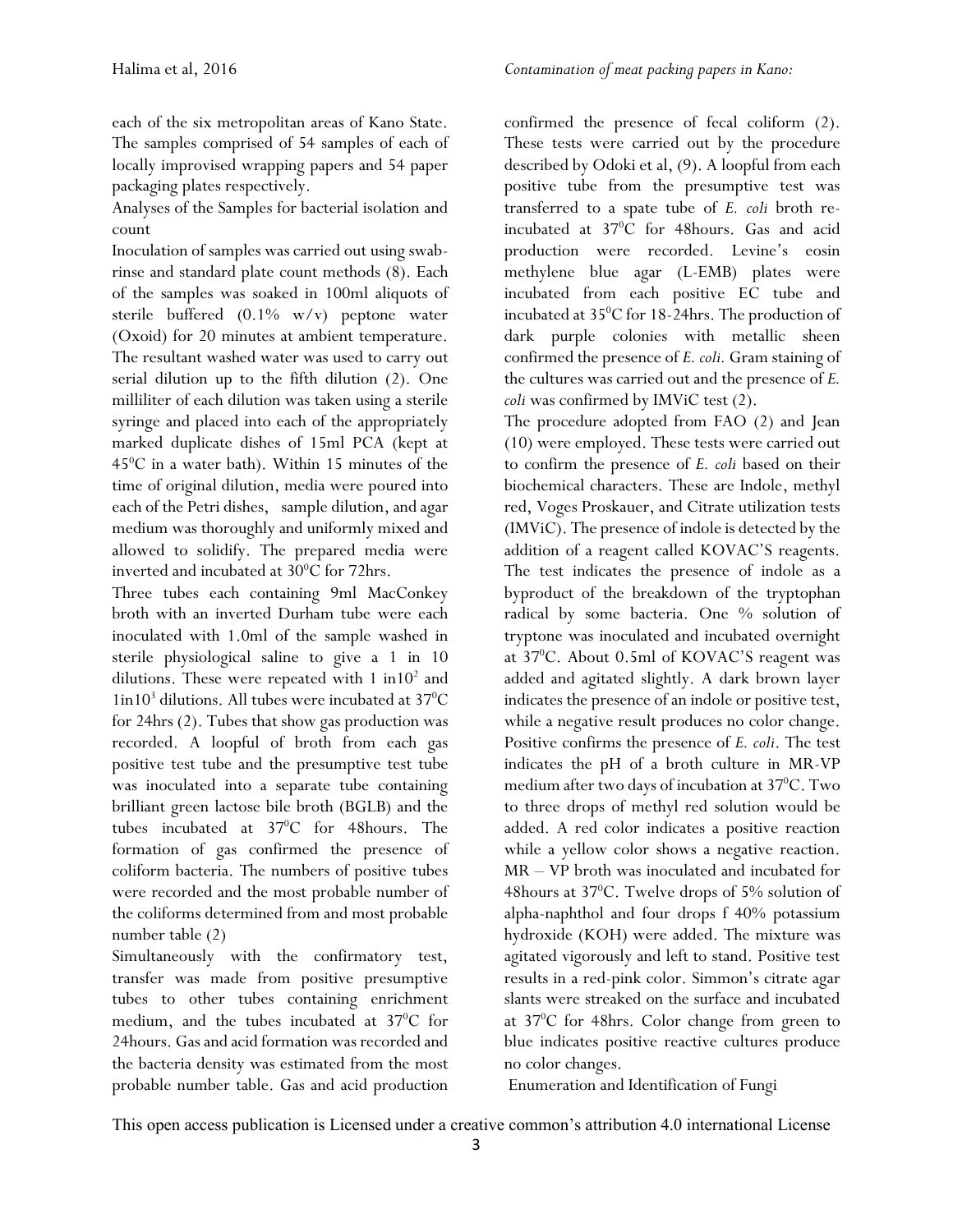Serially diluted 1.0ml aliquots of the sample wash water were poured into sterile Petri-dishes and 1.5ml of potato dextrose agar (PDA) to which 0.5mg streptomycin/liter has been incorporated. These were poured into plates. Plates were allowed to solidify, inverted, and incubated at room temperature for 5days. Isolates were counted, cultural characters studied and microscopic examination carried out and documented. Isolates were identified by comparison with standards reference keys and color atlases (17).

### **RESULTS**

The result of the enumeration of samples for bacterial and fungal counts is as shown in Tables 1. The paper plates samples from Dala local government gave the highest mean bacterial count of 9.9 x 10<sup>4</sup> followed by the mean count of 1.35 x10<sup>5</sup> count for samples from Kano Municipal Council (KMC), the mean count of  $1.30 \times 10^5$ count for samples from Gwale local government,

mean count of  $1.27 \times 10^5$  count for samples from NAS and Tarauni local government respectively. In Table 2 which has details of bacterial count from roasted meat wrapping papers, the samples obtained from Dala local government with a mean bacterial count of  $2.47 \times 10^5$  was the most contaminated followed by; mean count of 2.37 X 10<sup>5</sup> from Nasarawa local government, and mean bacterial count of 2.26 X 10<sup>5</sup> from Tarauni local government.

Again, fungal plates from Dala local government had the highest contamination with a mean bacterial count of  $1.35 \text{ X}10^2$  followed by  $1.31$  $X10<sup>2</sup>$  fungal count from Gwala and KMC while  $1.30 \times 10^2$  fungal count were obtained from Tarauni local government Table 3. Mean fungal count from roasted meat wrapping papers obtained from Tarauni local government were the most contaminated followed by mean count of 2.80 X 10<sup>2</sup> from KMC; 2.73 x10<sup>2</sup> from Gwale and 2.60 X 10<sup>2</sup> from Dala local government respectively Table 4.

**Table 1: Mean Mesophilic Aerobic Bacterial Count/+ Standard Deviation in Paper Plates from 3 locations**

|       | Location 1 | Location 1                                                                                                                      | Location 1 | Mean count |
|-------|------------|---------------------------------------------------------------------------------------------------------------------------------|------------|------------|
| LGA   | Cfu/ml     |                                                                                                                                 |            |            |
| Dala  |            | $0.89 \text{ X } 10^5 \pm 0.16$ $1.05 \text{ X } 10^5 \pm 0.12$ $1.00 \text{ X } 10^5 + 0.22$ $9.9 \text{ X } 10^4 \pm 0.13$    |            |            |
| Fagge |            | $1.06 \text{ X } 10^5 \pm 0.16$ $1.02 \text{ X } 10^5 \pm 0.12$ $1.1 \text{ X } 10^5 \pm 0.22$ $1.09 \text{ X } 10^5 \pm 0.13$  |            |            |
| Gwale |            | $1.28 \text{ X } 10^5 + 0.16$ $1.29 \text{ X } 10^5 + 0.12$ $1.32 \text{ X } 10^5 + 0.22$ $1.30 \text{ X } 10^5 + 0.13$         |            |            |
| KMC   |            | $1.28 \text{ X } 10^5 \pm 0.16$ $1.33 \text{ X } 10^5 \pm 0.12$ $1.34 \text{ X } 10^5 \pm 0.22$ $1.35 \text{ X } 10^5 \pm 0.13$ |            |            |
| NAS - |            | $1.26 \text{ X } 10^5 \pm 0.16$ $1.26 \text{ X } 10^5 \pm 0.12$ $1.30 \text{ X } 10^5 + 0.22$ $1.27 \text{ X } 10^5 \pm 0.13$   |            |            |
|       |            | Tarauni $1.30 \text{ X } 10^5 + 0.16 + 1.17 \text{ X } 10^5 + 0.12 + 1.18 \text{ X } 10^5 + 0.22 + 1.27 \text{ X } 10^5 + 0.13$ |            |            |

Key: KMC-Kano Municipal council, NAS-Nassarawa and TRN-Tarauni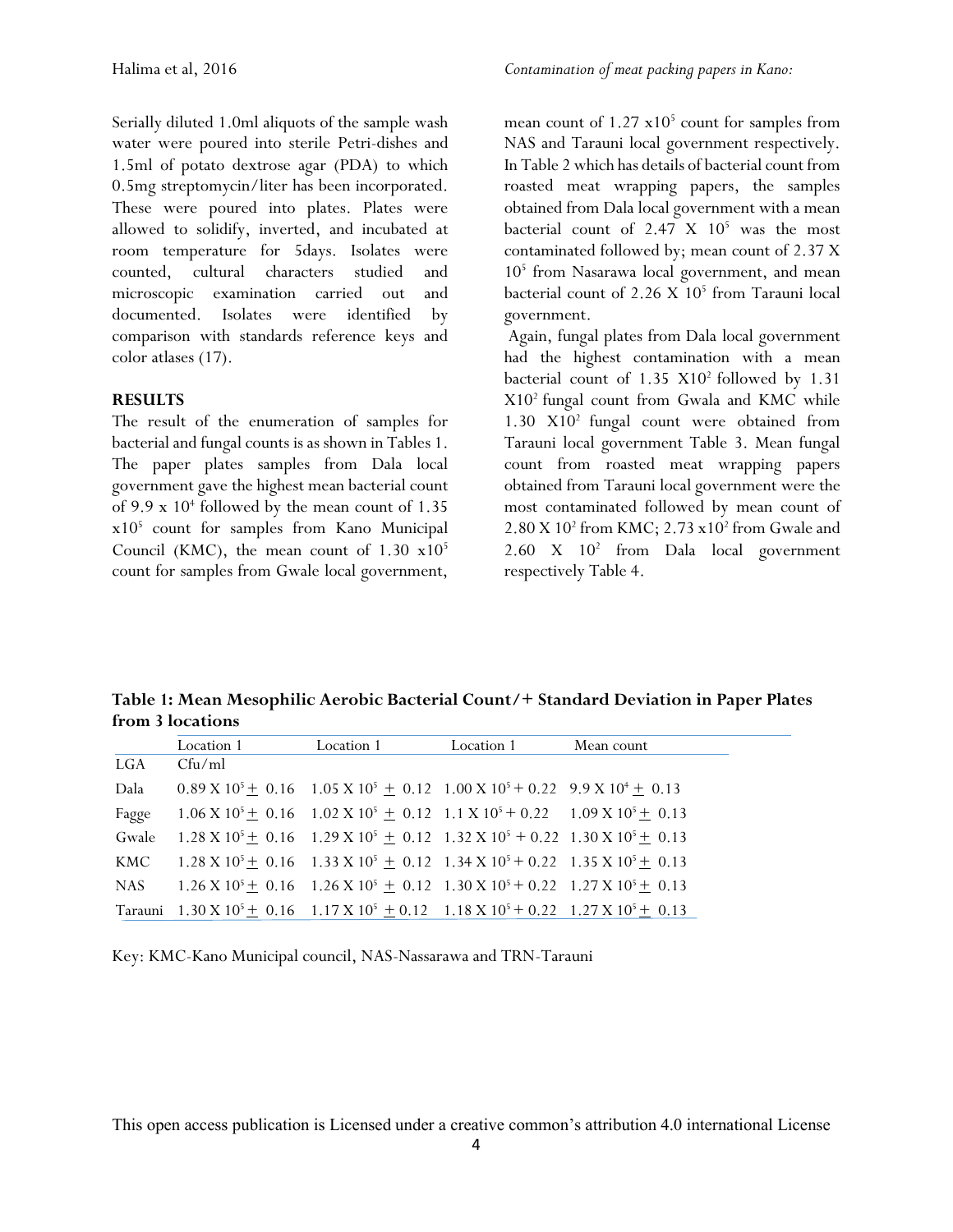| <b>LGA</b> | Location 1                    | Location 1                    | Location 1 | Mean count Cfu/ml                                               |                                                                |
|------------|-------------------------------|-------------------------------|------------|-----------------------------------------------------------------|----------------------------------------------------------------|
| Dala       | 2.5 X $10^5 \pm 0.18$         |                               |            |                                                                 | 2.42 X $10^5$ + 0.18 2.46 X $10^5$ + 0.19 2.47 X $10^5$ + 0.18 |
| Fagge      | $2.09 \text{ X } 10^5 + 0.18$ |                               |            | $2.02 \text{ X } 10^5 \pm 0.18$ 2.08 X $10^5 \pm 0.19$          | $2.06 \text{ X } 10^5 + 0.18$                                  |
| Gwale      | $2.20 \text{ X } 10^5 + 0.18$ |                               |            | $2.18 \text{ X } 10^5 + 0.18$ $2.30 \text{ X } 10^5 + 0.19$     | $2.23 \text{ X } 10^5 + 0.18$                                  |
| <b>KMC</b> | $2.19 \text{ X } 10^5 + 0.18$ |                               |            | $2.44 \text{ X } 10^5 + 0.18$ $2.48 \text{ X } 10^5 + 0.19$     | $2.37 \times 10^5 + 0.18$                                      |
| <b>NAS</b> | $2.12 \text{ X } 10^5 + 0.18$ |                               |            | $2.08 \text{ X } 10^5 \pm 0.18$ $2.00 \text{ X } 10^5 \pm 0.19$ | $2.06 \text{ X } 10^5 + 0.18$                                  |
| Tarauni    | $2.00 \text{ X } 10^5 + 0.18$ | $2.42 \text{ X } 10^5 + 0.18$ |            | $2.36 \times 10^5 + 0.19$                                       | $2.26 \times 10^5 + 0.18$                                      |

**Table 2: Mean Mesophilic Bacterial Count in Paper for Meat Wrapping from 3 different locations**

Key: KMC-Kano Municipal, NAS-Nassarawa and TRN-Tarauni

**Table 3: Mean Fungal Count for Paper Plates obtained from different locations in the metropolis**

| <b>LGA</b> | Location 1 | <b>Location 1</b> | Location 1                                                                                                                                                                                                                        | Mean count Cfu/ml |
|------------|------------|-------------------|-----------------------------------------------------------------------------------------------------------------------------------------------------------------------------------------------------------------------------------|-------------------|
| Dala       |            |                   | $1.26 \text{ X } 10^2 \pm 0.46 \text{ x } 10^2$ 1.33 X $10^2 \pm 0.31 \text{ x } 10^2$ 1.46 X $10^2 \pm 0.21 \text{ x } 10^2$ 1.35 X $10^2 \pm 0.33 \text{ x } 10^2$                                                              |                   |
| Fagge      |            |                   | $1.26 \text{ X } 10^2 \pm 0.46 \text{ x} 10^2$ 1.20 X $10^2 \pm 0.31 \text{ x } 10^2$ 1.26 X $10^2 \pm 0.21 \text{ x} 10^2$ 1.24 X $10^2 \pm 0.33 \text{ x} 10^2$                                                                 |                   |
|            |            |                   | Gwale $1.33 \text{ X } 10^2 \pm 0.46 \text{ x} 10^2$ $1.26 \text{ X } 10^2 \pm 0.31 \text{ x } 10^2$ $1.33 \text{ X } 10^2 \pm 0.21 \text{ x} 10^2$ $1.31 \text{ X } 10^2 \pm 0.33 \text{ x } 10^2$                               |                   |
|            |            |                   | <b>KMC</b> 2.40 X $10^2 \pm 0.46 \times 10^2$ 1.42 X $10^2 \pm 0.31 \times 10^2$ 1.40 X $10^2 \pm 0.21 \times 10^2$ 1.31 X $10^2 \pm 0.33 \times 10^2$                                                                            |                   |
| NAS        |            |                   | $1.20 \times 10^2 + 0.46 \times 10^2$ 1.30 $\times$ 10 <sup>2</sup> + 0.31 $\times$ 10 <sup>2</sup> 1.20 $\times$ 10 <sup>2</sup> + 0.21 $\times$ 10 <sup>2</sup> + 1.27 $\times$ 10 <sup>2</sup> + 0.33 $\times$ 10 <sup>2</sup> |                   |
|            |            |                   | <b>Tarauni</b> 1.30 X $10^2 \pm 0.46 \times 10^2$ 1.26 X $10^2 \pm 0.31 \times 10^2$ 1.33 X $10^2 \pm 0.21 \times 10^2$ 1.30 X $10^2 \pm 0.33 \times 10^2$                                                                        |                   |

Key: KMC-Kano Municipal, NAS-Nassarawa and TRN-Tarauni

#### Table 4: Mean Fungal Count for  $\pm$  Standard Deviation for Paper for Meat Wrapping

|            | <b>LGA</b> Location 1 | <b>Location 1</b> | Location 1                                                                                                                                                                                                           | Mean count Cfu/ml |
|------------|-----------------------|-------------------|----------------------------------------------------------------------------------------------------------------------------------------------------------------------------------------------------------------------|-------------------|
| Dala       |                       |                   | 2.93 X $10^2 \pm 0.41 \times 10^2$ 2.47 X $10^2 \pm 0.45 \times 10^2$ 2.40 X $10^2 \pm 0.31 \times 10^2$ 2.60 X $10^2 \pm 0.36 \times 10^2$                                                                          |                   |
| Fagge      |                       |                   | $2.07 \text{ X } 10^2 \pm 0.41 \text{ x } 10^2 \text{ } 2.20 \text{ X } 10^2 \pm 0.45 \text{ x } 10^2 \text{ } 2.13 \text{ X } 10^2 \pm 0.31 \text{ x } 10^2 \text{ } 2.14 \text{ X } 10^2 \pm 0.36 \text{ x } 10^2$ |                   |
|            |                       |                   | <b>Gwale</b> 2.47 X $10^2 \pm 0.41 \times 10^2$ 2.93 X $10^2 \pm 0.45 \times 10^2$ 2.80 X $10^2 \pm 0.31 \times 10^2$ 2.73 X $10^2 \pm 0.36 \times 10^2$                                                             |                   |
| <b>KMC</b> |                       |                   | $2.87 \text{ X } 10^2 \pm 0.41 \text{ x } 10^2 \text{ 2.93 X } 10^2 \pm 0.45 \text{ x } 10^2 \text{ 2.60 X } 10^2 \pm 0.31 \text{ x } 10^2 \text{ 2.80 X } 10^2 \pm 0.36 \text{ x } 10^2$                            |                   |
| <b>NAS</b> |                       |                   | $2.27 \text{ X } 10^2 \pm 0.41 \text{ x } 10^2 \text{ 2.07 X } 10^2 \pm 0.45 \text{ x } 10^2 \text{ 2.40 X } 10^2 \pm 0.31 \text{ x } 10^2 \text{ 2.25 X } 10^2 \pm 0.36 \text{ x } 10^2$                            |                   |
|            |                       |                   | <b>Tarauni</b> 3.13 X $10^2 \pm 0.41$ x $10^2$ 3.13 X $10^2 \pm 0.45$ x $10^2$ 3.00 X $10^2 \pm 0.31$ x $10^2$ 3.09 X $10^2$                                                                                         |                   |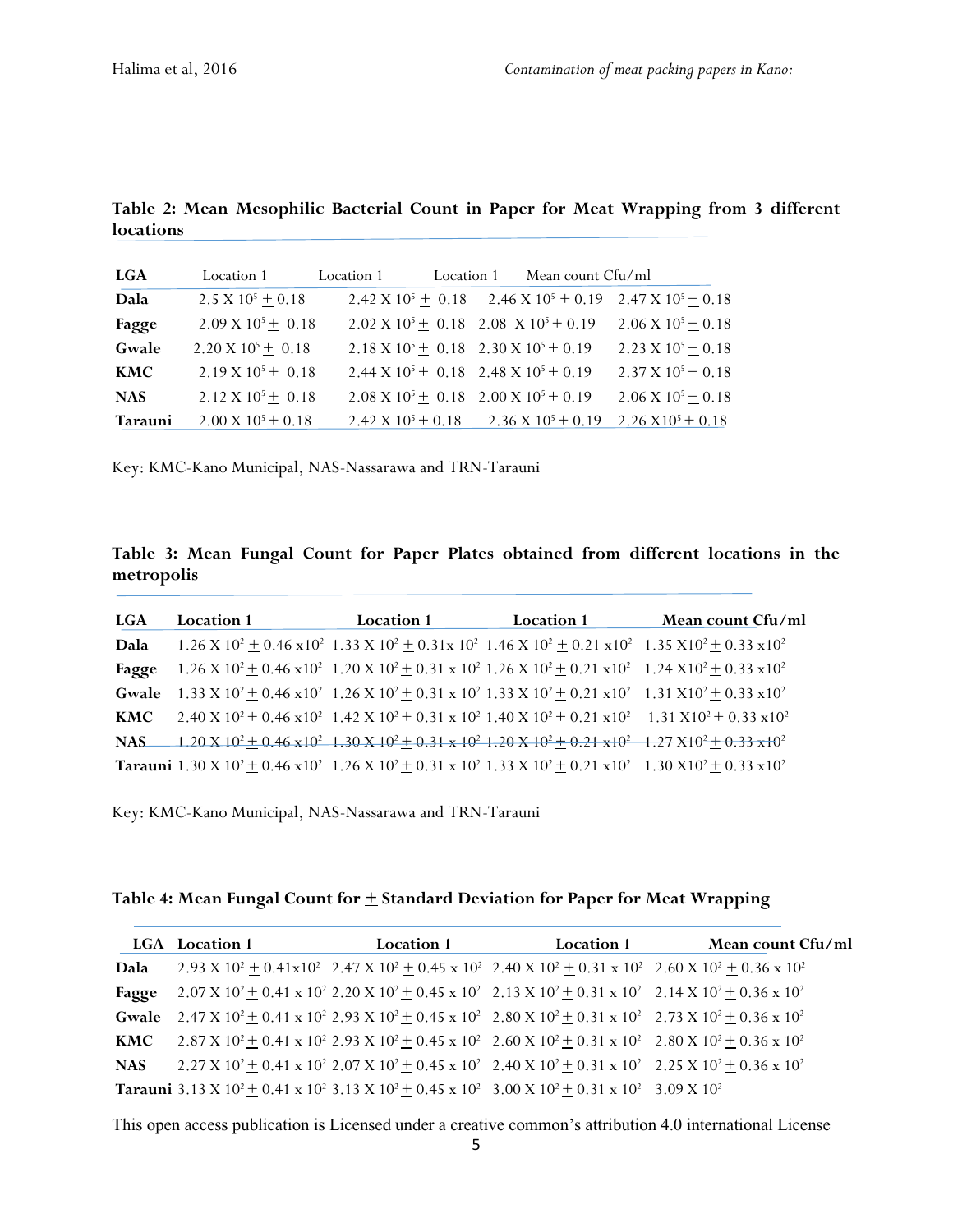Key: KMC-Kano Municipal, NAS-Nassarawa and TRN-Tarauni

## **DISCUSSION**

Among the two varieties of samples analyzed highest mean bacterial count of 2.47 x 10<sup>5</sup> cfu/ml was obtained from wrapping papers for roasted meat. The highest microbial count obtained from paper packing plates was 1.35 x 10<sup>5</sup> cfu/ml as shown in table 1 and 2. High count obtained from locally improvised wrapping papers compared to professionally design packaging plates maybe because locally improvised wrapping papers are waste papers due for recycling and obtained from dust bins, warehouses, kitchen/office storerooms, and exercise books abandoned by kindergarten and primary school children after being completely mutilated. Both packing paper plates and locally improvised wrapping papers are not sterilized in any way before use neither is there plan by constituted authorities, to sterilize or regulate sterilization before use. The above scenario complicates the already complex public health challenge of controlling disease epidemics in resource-poor settings because the public appetite for such roadside food continues to increase with the increasing potential danger posed by such food to the populace.

Although we did not investigate what fuels the appetite for such roadside roasted meat, with potential health risk, it appears cost, ready-to-eat nature of the food, availability when needed and poor time management by customers may be playing a significant role in the patronage of roadside meat vendors. This is different when it is compared to expensive, impatience to procedural hygiene protocol for food preparation common at big hotels and restaurants, the need to place a food order and wait for a specified time before a portion of such meat is served, thus making people patronize the fast food vendors more than the standard food centers.

Again, the handlers and the poor aseptic environment where such meat is packaged are also issues to be considered in understanding why the observed microbial burden exists in the first

instance. Future studies should be able to outline the microbial burden of the wrapping papers visà-vis the microbial burden of the food handlers themselves to be able to design and implement an effective intervention during the associated epidemic (11-13).

High bacterial counts obtained in this study also corroborates with the work of Aboloma (14), Fansani *et al.,* (15), Nwachukwu *et al.,* (16) and Adegunloye, (17) who also found high mean bacterial counts values of  $2.78 \times 10^5$  12.26 x  $10^5$ and 2.68 x 10<sup>5</sup> cfu/ml from table scrapping from meat stalls, polyethylene packed sliced watermelon and banana leaves used as food wrap respectively. It may be true that the use of shopping bags is recommended to receive and convey any material from place to place, this practice is not yet accepted by the general populace as the questions which have no clear answer remains who will pay for the bags. Again, use of shopping bags does not preclude the fact that such ready-to-eat food should be wrapped before being packed.

Coliforms isolated from the two varieties of samples in low numbers indicate fecal contamination and may also be an indication of poor unhygienic handling of the packs (2). Statistical analyses of results revealed that there is a significant difference  $(p<0.05)$  between the different varieties of samples from locally improvised wrapping papers and paper plates involved in this study. This implies that underlying factors control the colonization of roasted meat wrapping papers/paper plates by potentially pathogenic bacteria/fungi.

Among the population who patronize the roadside meat vendors, it is not common to see anybody washing hands thoroughly before eating the meat, because most of the meat purchased by the roadside are also consumed by the roadside thus making it possible for most if not all the roasted meat to be consumed completely before getting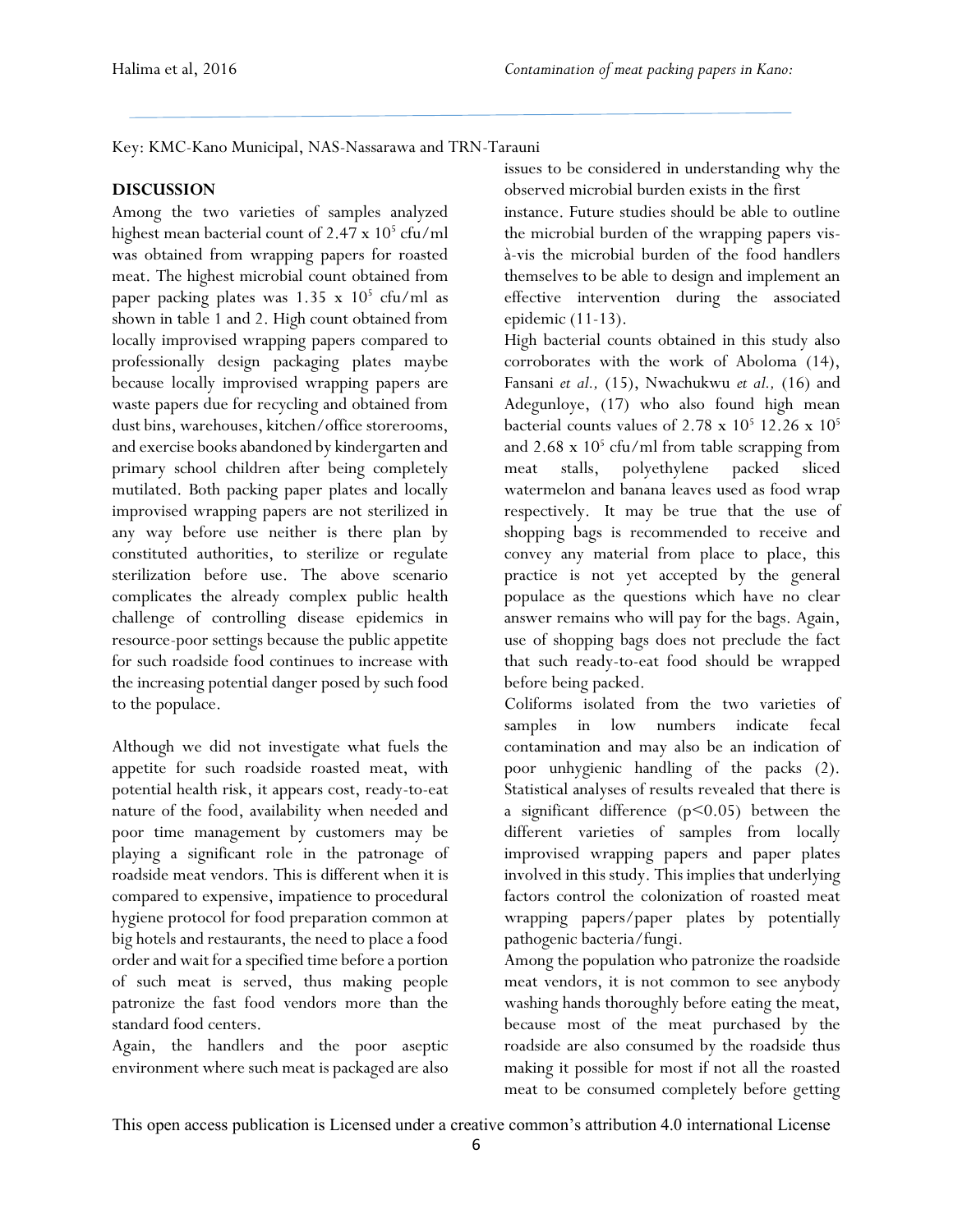home. It, therefore, implies that a clear understanding of the real threat caused by the bacterial potential pathogens may be possible if the baseline evaluation of the bacterial load of the meat handlers, the meat itself as well as the customers is carried out.

Finally, results of the fungal counts from paper plates and meat wrapping papers are shown in tables 3 and 4, above and the fungal species isolated morphologically and biochemically resembled *Mucor, Rhizopus* and *Penicillium, Fusarium,* and *Aspergillus.* The isolation of these organisms gives serious cause for concern because Aspergillus species is specifically known to produce mycotoxins (18), which causes food intoxication in humans and other animals. It is also in line with Okegbue (19) who reported that some strains of toxin-producing *Aspergillus Flavius* are increasingly prevalent as an opportunistic agent of tropical infection. Aflatoxin which are mycotoxins produced by such strains is undesirable in foods because they are potential health hazards and cause of epidemic and great mortality due to disease outbreaks in resource-limited settings.

In conclusion: The papers used for roasted meant fast food were found to be unsafe and unfit for packaging purposes as they can easily be a source of disease caused by bacterial and fungal agents of diseases epidemic. Improved diagnostic and identification methods to improve recovery of isolates, appropriate sterilization process, and associated awareness campaign to prevent associated disease epidemic are highly recommended

#### **REFERENCES**

- 1. Norman NP, Joseph H. *Food Science.*  Champman and Hall, Inc, New York. 2006; 125-130
- 2. Food and Agricultural Organization (FAO) of the United Nations. *Manuals of Food Quality Control-Microbiological Analysis.* A1-D30. 2003
- 3. Wikipedia, the Free Encyclopedia. 2007. *http://en.wikipedia .org/wiki/plastic.*
- 4. Srilakshmi B. *Food Science* (4<sup>th</sup>) New Age International Ltd London. 2007; 384 – 385.
- 5. Olsen J, Mackinon L. Surveillance of Food Borne Disease Outbreaks. *United State, 19MWUR Surveillance Summary* 2000; 49  $(5505).$
- 6. Josephon KL, Rubino JR, Pepper IL. Characterization and quantification of bacterial pathogenic and indicator organisms in the household kitchen with and without the use of disinfectant cleaner Journal of Applied Microbiology 1997: *83* (13): 737-950.
- 7. Rusin P, Orosz-Coughlin Paid Gerba C. Reduction of Feacal Coliforms and Heterotrophic Plate Counts Bacteria in the Kitchen and Bathrooms by Disinfection with Hypochlorite Cleaners. *Journal of Applied Microbiol* 1998; *85* (a): 819 – 829.
- 8. Baker FJ, Silverton RE. *Introduction to Medical*  Laboratory Technology. 6<sup>th</sup> Edition Butterworth and Co-publishers Limited UK. 1985: 243 – 302.
- 9. Odoki M, Bazira J, Moazam ML and Agwu E. Health-point survey of bacteria urinary tract infections among suspected diabetic patients attending clinics in Bushenyi district of Uganda *(SBPJ) 2015; 1 (1): 5– 9.*See [http://www.spparenet.us/SBPJ/?pag](http://www.spparenet.us/SBPJ/?pageid=147)  $eid=147$
- 10. Jean F. MacFadain Ms, MT (ASCP), SM (AAM), SEC; *Biochemical Tests for Identification of Medical Bacteria*. Williams and Wilkins, Baltimore. 1976: 263-266
- 11. Agwu E. Distribution of Community acquired typhoid fever among febrile patients attending clinics in Bushenyi, Uganda: case study of the year 2005. Journal of Medical Microbiology and Diagnosis. 2011; (1), 101: 1-4. (doi:10.4172/2161-0703.1000101)
- 12. Kawo AH, Abdulmumin, FN. Microbiological Qualify of Re-Packaged Sweets Sold in Metropolitan Kano Nigeria *Journal of Pure Applied Sc,* 2009; *2*(1): 154-159.
- 13. Agwu E, Ihongbe JC, Okogun GRA, Ezeonwumelu JOC, Igbinovia O. *Chromobacterium violacium* associated with recurrent vaginal discharge among apparently